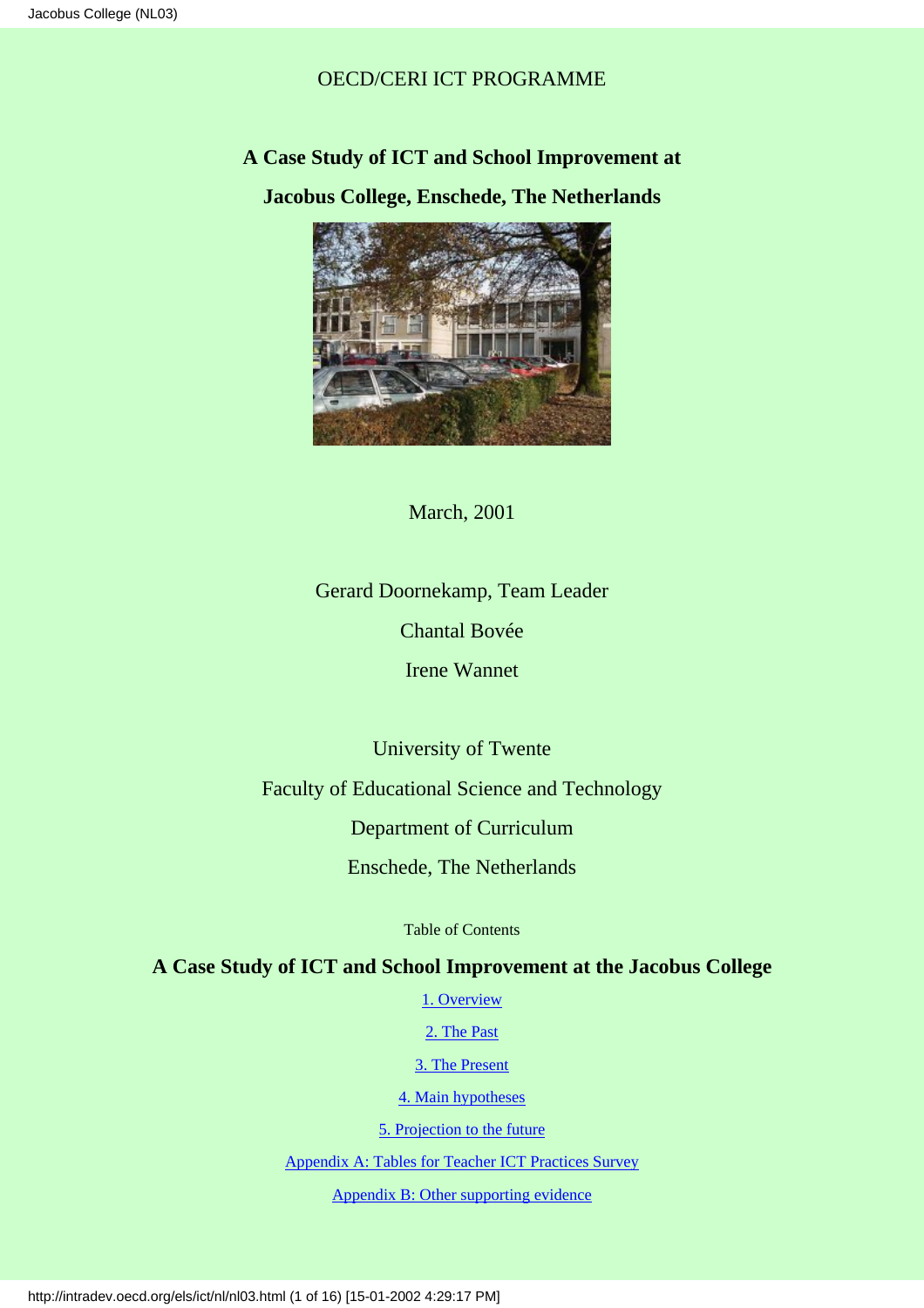# **A Case Study of ICT and School Improvement at the Jacobus College**

# <span id="page-1-0"></span>**1. Overview**

# *1.1 School description*

The Jacobus College is a catholic comprehensive school for pre-vocational secondary education, senior secondary general education and pre-university education in Enschede. Enschede is a middle-sized town in the east of The Netherlands. The income level of the parents is mixed.

The present school is the result of a merger between several schools for secondary education. At this moment, there are four locations. The total number of students is 2.600. The teaching staff is about seventy persons.

The location where we studied the project 'School 2000' is the main location of the school. At this location, there are 1.100 students. The main location is a traditional building for secondary education.

This location has a computer lab and a study house for the upper grades (a study house is an area where students can work independently, they can study and do their assignments).

The school has its own website [\(http://www.jacobus.nl/\)](http://www.jacobus.nl/). This website can also be used to visit the website of the 'Whitbread Race' project.

Since 1996, this school has become well known in the country, especially students, because of their elaboration of the examination assignments for junior and senior secondary general education and pre-university education. They have set up a website for this purpose. In May and June, the period in which most examinations take place, the website is visited very frequently.

The school is part of a foundation. This foundation has over twenty schools for secondary education in The Netherlands.

In 2001, the school will merge with a protestant school for secondary education.

The school has been visited in June 2000. At that moment, the 'Whitbread Race' project was carried out, supervised by the mentor of the class. At the end of the school year, an evaluation has taken place. In school year 2000/2001 educational assistant have taken over the tasks of the mentor. In February 2001, the 'Whitbread Race' project was repeated. Therefore, the school was visited again to know what the effects of the evaluation have been on the project 'School 2000' and especially the 'Whitbread Race' project.

# *1.2 Educational system*

Secondary education in The Netherlands starts in grade 7 (age 12). The first two years are called 'basic secondary education'. Students are offered fifteen subject areas. Schools have formed homogeneous or heterogeneous classes. After this period the students go to pre-vocational secondary education (up to age 16), senior general secondary education (up to age 17) or pre-university education (up to age 18).

National exams are given at the end of the final grade: pre-vocational education in grade 10, senior general secondary education in grade 11 and pre-university education in grade 12.

Recently a new type of secondary education has been introduced in the Dutch educational system: pre-vocational secondary education. It is a combination of junior vocational education and junior general secondary education. Within the new type there are four learning pathways related to the abilities of the students.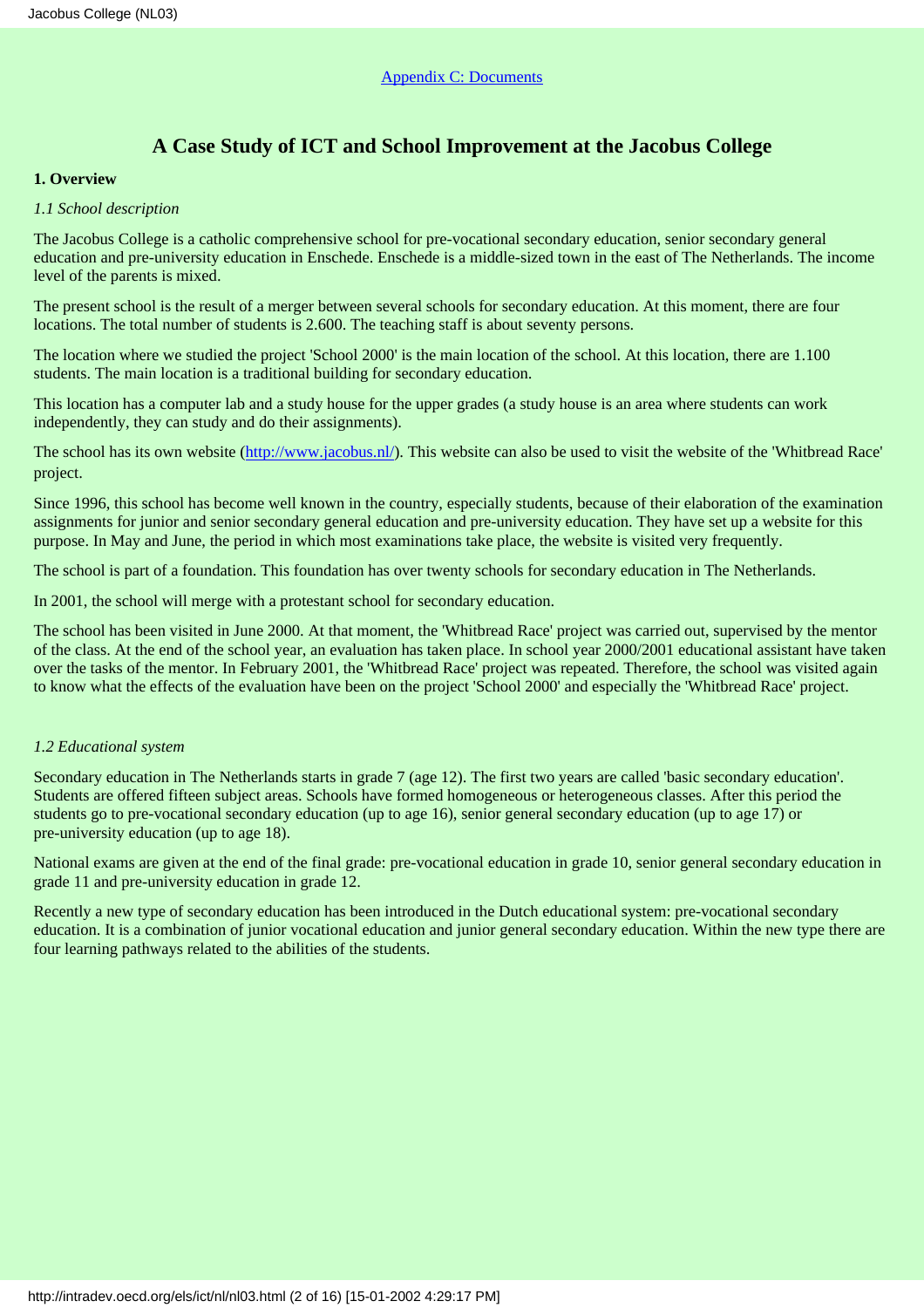

*Photo 1: Students at work in the 'Whitbread Race' project*

Most of the schools for secondary education in The Netherlands are comprehensive schools, which offer all types of secondary education. By successive mergers in the past few years, the number of schools has decreased.

# *1.3 School improvement and ICT*

The project 'School 2000' is an innovation project for the lower grades of secondary education (i.e., grades 7 to 9, age 12 to 14). The school wants to achieve two goals in coherence: (1) innovation of the teaching practice aimed at independent working and learning, and student-directed teaching, (2) release time for teachers by decreasing the number of their lessons, teachers will be able to develop new lessons (e.g., by applying innovative aspects in these lessons). In this project, an educational assistant supervises students. It is a cross-curricular project in which ICT is used in several projects as a source of knowledge and information, especially the Internet, because a teacher is not present in the lessons.

The teaching material is developed by a group of teachers. The material needs to be student-proof: students should be able to use the material independently. Students work in groups of two to four students. They have to organise and plan their activities.

By reducing the lesson time of all lessons to forty-five minutes, three study-skills lessons have been realised. Two of them are used for the project. During the school year, students do one large or two small projects in a term. A term lasts about ten weeks. One of these projects is the 'Whitbread Race' project, a large project of the subject area English for students of grade 8 (age 13). The students search the Internet for information, they use a browser and search engine. Information, instruction and teaching materials are available on the website of the project. However, ICT is used in this project as additional information. The problems with the Internet causes to make more use of printed documents than of ICT.

In this report this project will be used as an example of a project within the framework of project 'School 2000'.

## *1.4 Profits of improvement*

With project 'School 2000', the school wants to provide challenging projects to the students. Students will be actively involved in these projects. The projects are designed in such a way that students can work independently, individually or in small groups (two to four students). The projects develop the independence and the study skills of the students, which they will need in the upper grades of secondary education.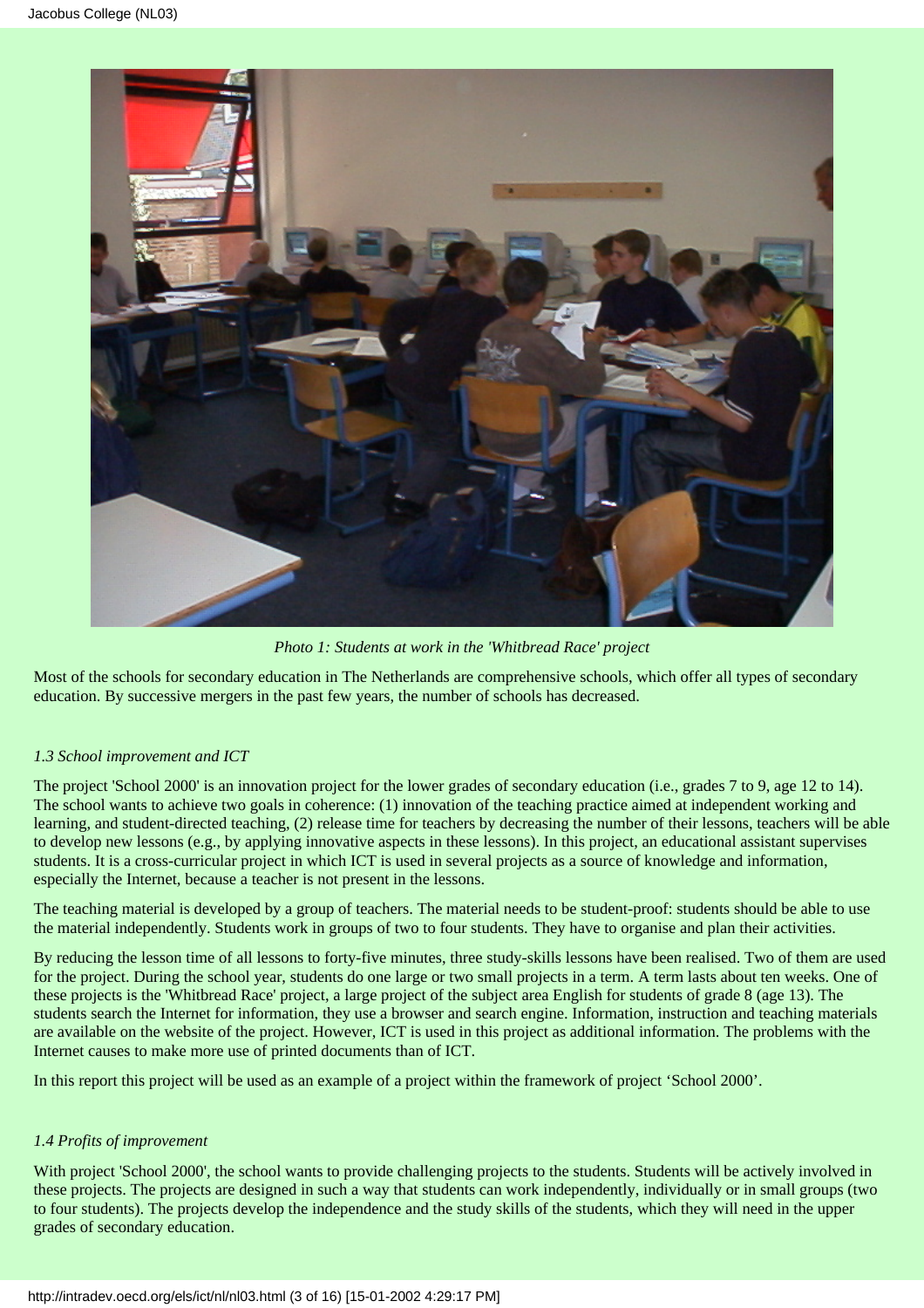The educational assistant keeps an eye on the students while they work. The educational assistant can help the students, but does not give instruction. So this assistant cannot answer questions from students regarding the content of a project.

In the first year of this innovation, their mentor (a teacher) supervised the students. Now, in the second year an educational assistant does the supervision. The assistants appear to be more critical than the mentors. Probably because it is their only task in the school, while the teachers have more tasks.

The teachers have time available for the development and improvement of their teaching and pay attention to innovation in their teaching.

Now, the project manager has to deal with six educational assistants. This is easier to manage than with forty-six mentors.

#### *1.5 Accomplishments*

Students say that they have learned to collaborate and to plan activities. When they work in a group, they have to make a planning, search for information on the Internet and share this information. The competencies the students use in the projects will be needed in the future, e.g., in the upper grades of secondary education.

The use of ICT is regarded by the technology co-ordinator as a tool to achieve goals which are harder to achieve in a different way. A parent thinks that using a computer is important for later, after finishing school.

According to the project manager, the teachers do not regard the projects yet as a relief of their tasks. But next school year, when the projects will not be additional but a replacement, then they will experience it. The school has not applied a specific strategy in which the teachers could experience the effects on their tasks.

At the end of the first year, an evaluation has taken place. Students, teachers and mentors were asked to give their opinions. This evaluation has been very useful. Project 'School 2000' will be integrated more in the educational programme of the lower grades. The 'Whitbread Race' project has been one of the better projects. It is not necessary the change the materials and the assignment of this project. Students should be given more time to read the texts.

## *1.6 ICT use in the school*

The management of the school regards ICT as very important, it should be linked to the content of the various subject areas. This will create a powerful learning environment.

The technology co-ordinator states that ICT has become widely accepted by the staff in a short period. He notices that there are differences between sections and within the sections with regard to the use of ICT in lessons. The integration of ICT in lessons could be improved, according to the technology co-ordinator.

The teacher who developed the 'Whitbread Race' project states that certain departments use the computer very frequently, but others don't, e.g., the language departments. He thinks that there are several possibilities to use ICT in the language departments. There are programmes, which prepare students for their final examinations. A problem is that lessons of information technology take up most of the available time in the computer lab (there is only one lab in the school). It is difficult to plan a series of lessons in which ICT is used.

### *1.7 Primary innovations*

The school has participated in the 'Vanguard schools' project of the government. This project was aimed at the integration of ICT in education. In this project the school paid extra attention to students who had difficulties with the Dutch language (mother tongue) and to highly gifted students who need their own individualised approach in which they can show their capacities.

The foundation to which the school belongs has set up a project 'New learning' in which a school for the 21<sup>st</sup> century will be created. This school will be based on constructivistic principles. ICT will be integrated in the concept of this school. There will be groups of fifty students with six teachers for each group. This school will be realised and will be an example for other schools.

[Back](#page-0-0)

# **2. The Past**

## <span id="page-3-0"></span>*2.1 Innovation history*

The school has been engaged in several innovation projects, mostly related to one of the subject areas in secondary education. In some projects ICT plays an important role.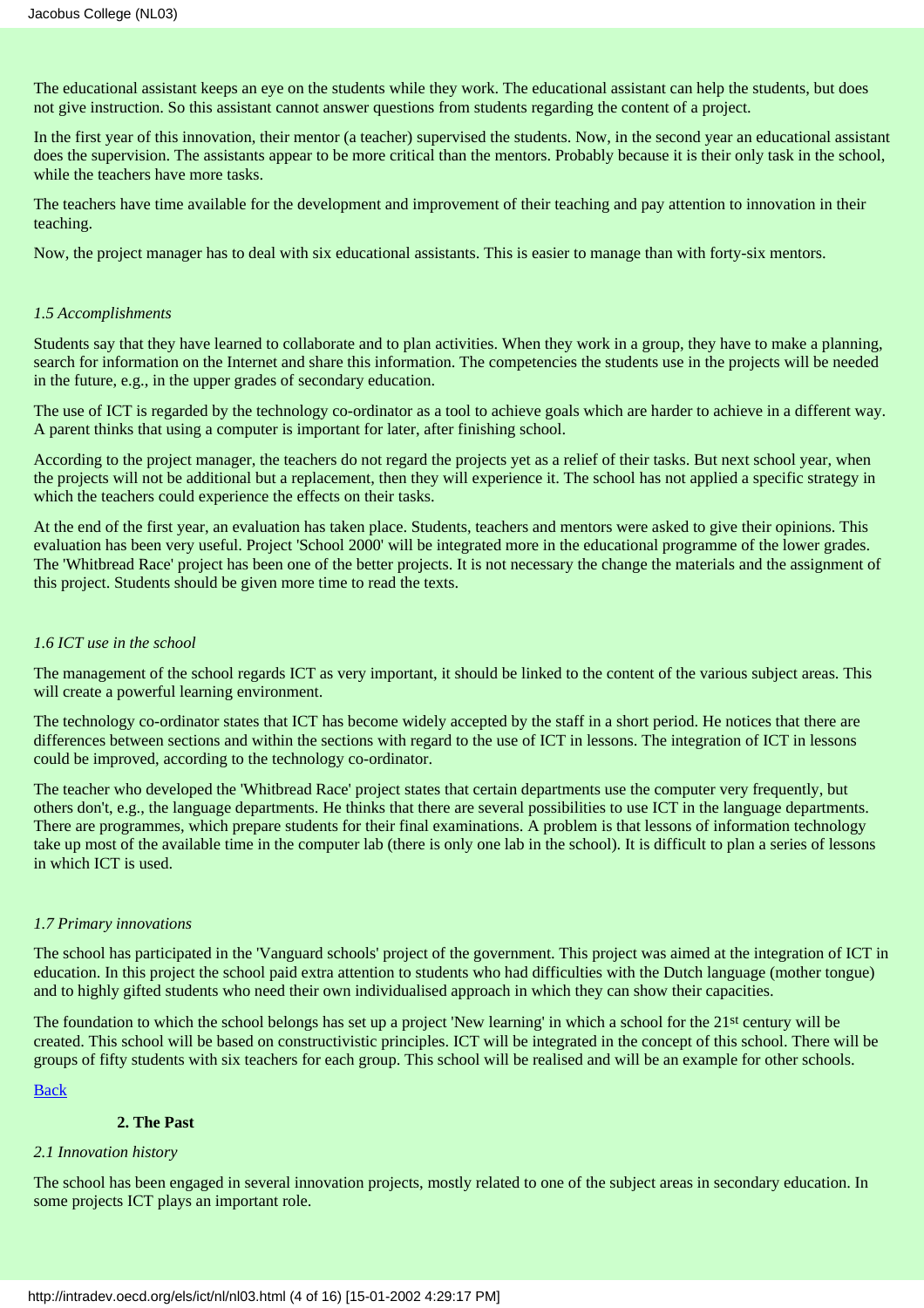One of the innovation projects is the history project 'The voyages of discovery'. In this project students had to set up an exhibition about one of the voyages of discovery with the use of ICT. In another project, students had to write a musical on the basis of a story. The project is closely related to the normal Dutch language lessons; what they learn in these lessons has to be applied in the project. ICT is not used in this project.

### *2.2 Initiator of the innovation*

The project 'School 2000' has been initiated by the management of the school. An external advisor and the National Institute for Curriculum Development were consulted to draw up a plan. Together with the board of the school, the management of the school has submitted a proposal to the government for the funding of the project.



*Photo 2: Students using the Internet*

The management of the school has appointed a project manager. He has consulted the teachers and has inquired which teachers were willing to set up a project.

Two English teachers set up the 'Whitbread Race' project. They have developed the teaching materials with the assignments and developed a website where the students also can find the information they need. The project manager has not interfered with this process until one month before it had to be delivered. He has reviewed the project together with the teachers. The mentors have not been involved in the development of the project. These developers use ICT frequently. Their colleagues in the department do not have the same opinion regard the use of ICT in education.

The project manager has also asked teachers of other subject areas to develop a project. According to him, most teacher have their speciality, one is better in teaching than the other, while others are better in developing materials and lessons. The latter group is eligible for developing projects.

## *2.3 Supporters of the innovation*

The project 'School 2000' is supported by the Catholic Educational Advisory Centre, the University of Twente and the National Institute for Curriculum Development. They are involved in the development of the project, especially with respect to content. The Catholic Educational Advisory Centre is doing a study in which the researchers investigate the effects of the project 'School 2000'.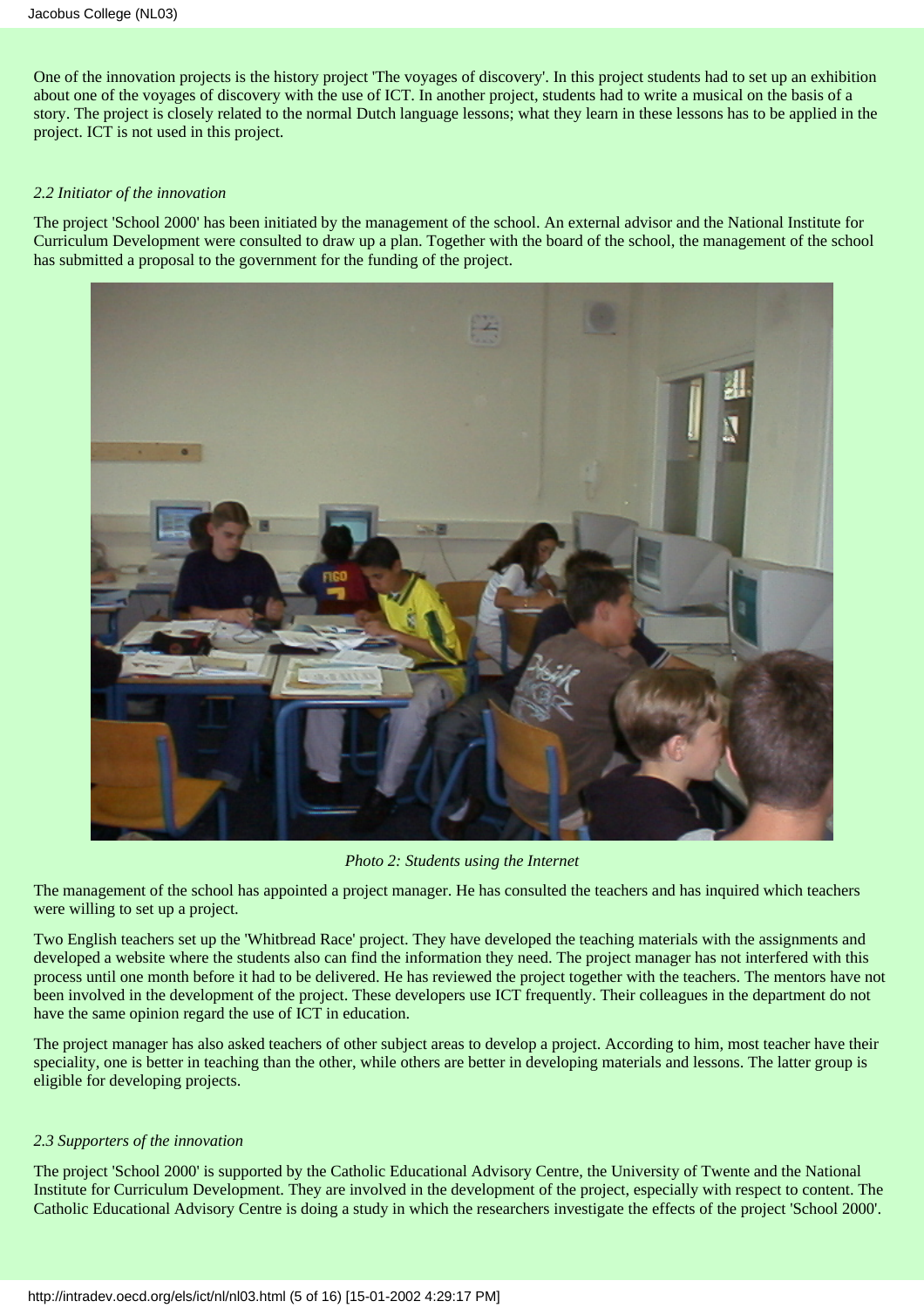The Ministry of Education, Culture & Science has supported the project financially because of their interest in the innovation.

The trade union federations have been involved in the project regarding the conditions of employment (displacement, pressure of work, and shortage of teachers). First, they were pessimistic, but now they are enthusiastic about the project.

## *2.4 Innovation problems*

It took a long time before the funding was available. At the moment the funding was granted, there was little time to prepare the first project and to set up the study house for the lower grades in the first year of the innovation.

The mentors did not feel at ease because it was not their subject area, and the subject teacher was not available during the lessons. The students asked questions, but the mentors could not answer them. We observed that the students make a lot of noise when they work in groups.

This school year the lessons started with twenty minutes reading time, instead of using the Internet at once. This helps to avoid most of the problems with the assignments.

In the first year, there were ten computers in the study house. This is not always enough. The mentor has to control the use of the computers. Sometimes students go to other places in the school, e.g., the computer lab. In the second year, six computers have been added. It happens frequently that one or more computers cannot be used. Students have destroyed the cables or changed the configuration.

During our observation problems arise with some computers: They had no connection to the Internet anymore. Other respondents also reported this problem. These problems have to do with Kennisnet (a national computer network for schools and related organisations, which gives the schools access to the Internet). Problems occur regularly: the connection is broken because of repairs to the network.

The teachers who developed the 'Whitbread Race' project said that because of the problems with access to the Internet (via Kennisnet), the project will depend less on ICT. Written documents can be used to retrieve information. He has made clear to his colleagues that Internet is additional and not controlling the project.

# [Back](#page-0-0)

# **3. The Present**

# <span id="page-5-0"></span>*3.1 Diffusion patterns*

Though all staff members were informed about project 'School 2000', the project started with a small group of teachers. These teachers prepared a project. A teacher, who was not involved in the project, told us, that he was willing to consider the preparation of a project when the project manager would ask him.

A member of competent authority notices that at the beginning of the project a small part of the organisation is involved in the innovation. He expects that this number will increase.

The project manager thinks that not all teachers need to be involved. There are about thirty-two projects and about twenty-two teachers involved in developing these projects. Not all of them have the skills to develop a project; they are good teachers and perform best in a traditional setting. The project manager regards this as a kind of specialisation. The representative of the competent authority foresees that the roles of the teachers will change into a 'specialists'-model in which teachers have a specific task (e.g., developing lessons and materials), while others do the other tasks (e.g., grading tests and papers).

On the other hand, the projects within the framework of project 'School 2000' affects all teachers. They must adapt the content of their lessons to the content of the projects because their students of the lower grades participate in these projects. It takes time to get support from those teachers who are not involved in developing the projects.

# *3.2 Staff development and involvement*

There is no special training needed for the mentors of project 'School 2000'. There have been meetings in which the developers of the project explained their project and the mentors could ask questions. The educational assistants have also been informed about the projects they will do. They received a handout with practical points and directions on how to organise the projects in their classes.

The members of the staff have learned the basic ICT-skills. The training was not voluntarily; the teachers were compensated. This training has been provided by the technology co-ordinator. Nearly all teachers have achieved the European Computer Driving Licence (ECDL). The educational assistants have not had this course on basic ICT-skills because they were appointed at a later moment.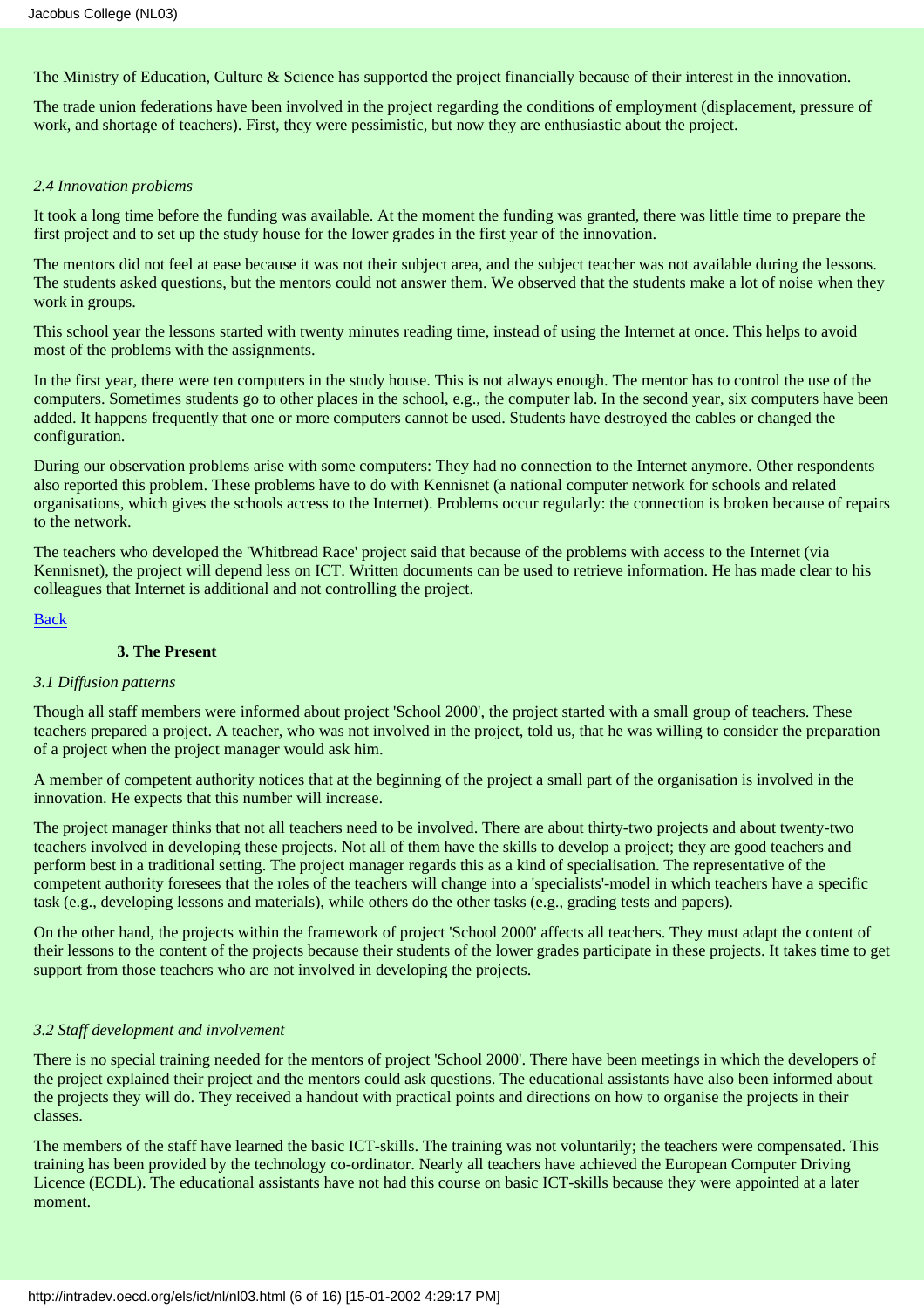Probably there will be training on how to prepare a project and teaching materials for a project. Several projects have to be checked and/or rewritten to satisfy criteria (independent working, level, etceteras).

During the school year 2000/2001, the educational assistants attend a course on the functioning of an educational assistant. The Catholic Educational Advisory Centre provides this course.

### *3.3 Role of leadership*

The management of the school initiated project 'School 2000' and has made it an important issue of their school policy. The management has appointed a project manager for this project.

It is the main task of the project manager to carry out the project according to its aims, to stimulate the teachers, to monitor and to evaluate the progress that is made in the project, to make plans for the coming years. He also gives information about the project, e.g., to representatives of the Ministry of Education, Culture and Science.

The project manager sees himself as a stimulator to teachers and students and as a facilitator with regard to the organisation, timetables and materials.

#### *3.4 ICT-innovation Connections*

Normally, teachers do not collaborate so often with colleagues of other subject areas, mostly the teachers of a subject area collaborate. During the intervals, teachers talk about the project. At the end of the first year, there was an evaluation. All teachers who have been involved could express their experiences.

Relevant connections to organisations outside the school refer to the Catholic Educational Advisory Centre, the University of Twente and the National Institute for Curriculum Development. In this stage of the project 'School 2000', representatives of these organisation participated in the further development of the project. They mostly have contact with the project manager.

#### *3.5 ICT infrastructure*

There are ninety computers in the main location of the school which are connected to the Internet. Forty-five computers are multimedia computers (equipped with a CD-ROM and a sound card). This is for the greater part the result of the participation in the 'Vanguards school' project (see also section 1.6). At this moment, these facilities are regarded as average to a little above the average for schools. The technology co-ordinator expects that the number of computers will increase.

The school has a computer lab with thirty-one computers and a study house for the upper grades with thirty computers of which fifteen still have to be connected. In both areas one laser printer is available for the students. Scanners will be soon available. For teaching and learning a video-projector is available.

For project 'School 2000' a study house for the lower grades has been created. In this former classroom, there are sixteen computers (all connected to the Internet) available (but no peripherals). In the first year, the connection with the Internet was rather slow. To speed up the connection, a server has installed. Internet Explorer is available for browsing and searching the Internet. For the 'Whitbread Race' no other programmes are needed or available.

A small number of classrooms is connected to the Internet. The computers in the classrooms are to be used by the teachers.

The school has a system manager who is available for all locations (4) of the school. Technical problems are not solved immediately and requests to install new software have to be submitted in advance. Not everybody is satisfied with the present technical support.

## *3.6 Effectiveness*

In general, it is expected that the students will learn to work independently, that they are able to plan their work, to help their classmates and to collaborate with classmates. The responsibility for their own learning will increase with this project. Students will need these competencies in the upper grades and in post-secondary education. Possibly, in the future, there will be effects, according to a teacher. Students reported when the first year was evaluated that they have learned these skills.

A student thinks that he learns less because there is less monitoring by the English teacher. This teacher will do only the correcting at the end of the project. Another student thinks they learn to look up English words in a dictionary. The parents say that their children have become more motivated, e.g., to use English.

At the end of the 'Whitbread Race' project, there is a multiple-choice test (paper and pencil test) to assess what they have learned. The developer of the project has not found evidence that the results of this test are related to the degree students have worked well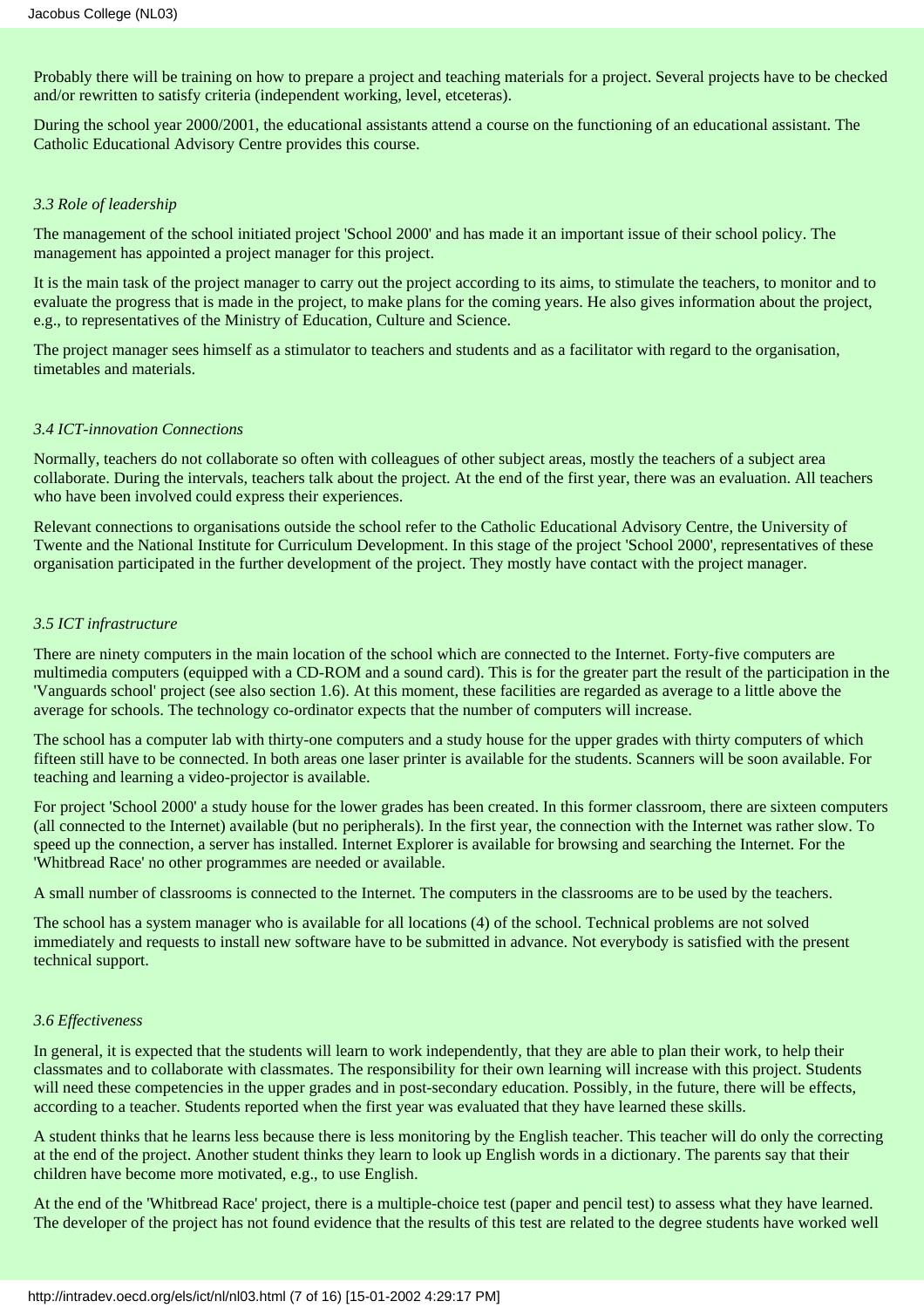in their groups. The test was not too difficult. With little effort, the students could learn the most important facts of the Whitbread Race.



*Photo 3: The mentor of the class supervised the students in the first year*

The developer states that is difficult to indicate what the project contributes to the reading skills of the students. He cannot test the influence of the project on the reading skills.

In the second year of project 'School 2000', the teachers have not yet experienced the effects of the project. The teachers have not been on duty because the educational assistants were appointed for this task.

## *3.7 Academic rigour*

The projects have become isolated from the ordinary subject areas. Teachers and students do not make the connection. Students experience these lessons as 'project lessons', a different subject. Next school year, the subject teachers will introduce the projects.

In the evaluation, it appeared that in some cases there was too much time between a project and the lessons in the referring subject area dealing with the same topics. The students did not see the relation. There was no follow up in a project of what had been learned in the lessons.

In general, the assignments in the projects for the students of the combination junior and senior general secondary education were too difficult. These students need their own version of the assignments, more structured, less open. Students of the combination senior general secondary education and pre-university education could do well with the assignments.

The goals of the 'Whitbread Race' project refer to developing and improving the reading, writing and searching skills of the students. In their school career they will need to look up information, especially from the Internet, but also in dictionaries, and need to write a lot. The project is additional to the subject matter. The developer regards this project as an enhancement, a desirable enrichment. According to 'School 2000', the projects should give a relief, but the developer thinks that the project is an extension of their tasks.

*3.8 Equity*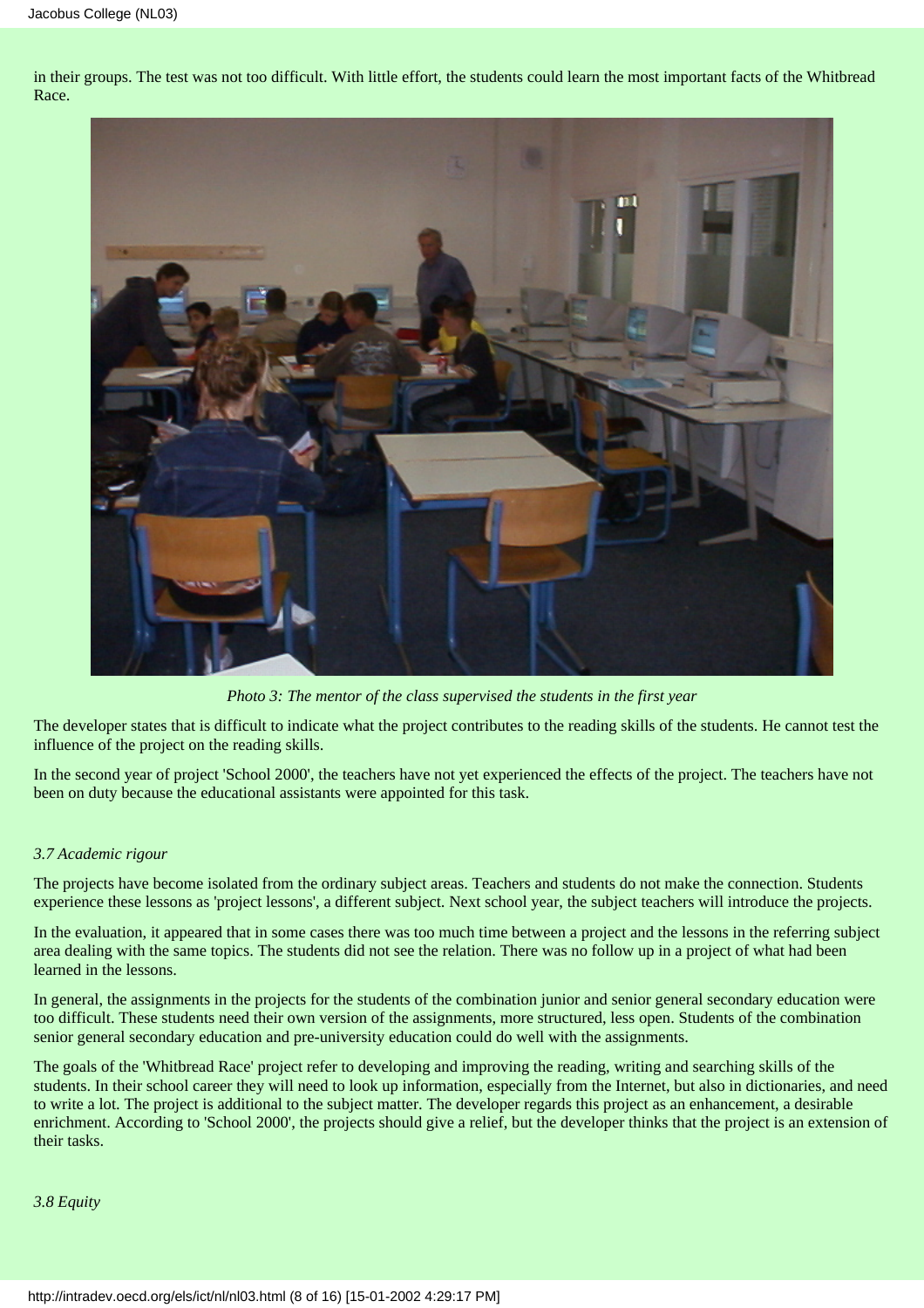The assignments the students have to do in the 'Whitbread Race' project are too difficult for students of the combination junior and senior secondary general education. The evaluation has made clear that differentiation is needed. A student of pre-university education will do better and must do better than the students of other types of secondary education. They will need more supervision by the educational assistant, according to the teacher who developed the Whitbread Race' project. Both students will benefit from the project, each on his own level. Students are challenged to perform well.

Because of the limited role of ICT in the 'Whitbread Race' project, there are no indications using or not using the Internet influences the results. Students who have a computer and an Internet connection at home can visit the website of the 'Whitbread Race' project and use the hyperlinks to get more information.

# *3.9 Sustainability*

The project will continue for several years. After the first year, the project management and the teachers (including the mentors) have evaluated their experiences. As a result of this evaluation, several projects have been adapted and improved.

Both students and parents are content with the projects, though the students say that they would learn more if the groups are smaller and there would be less noise. Mentors are satisfied with the projects, especially in classes with students of senior secondary general education and pre-university education.

On the basis of the experience during the second year, further adaptations of the project will take place. Students do not always see the relation between the projects and the regular subjects. The subject teachers will give them the assignments and at the end of the term the students have to hand in their products to the subject teacher, but they will do these activities conducted by the educational assistants.

Students will do two projects in a term, but can also use the time for their homework if they have finished their projects or cannot proceed with a project; e.g., when there is no connection with the Internet available.

The 'Whitbread Race' project will also be carried out in school year 2000/2001. The project will not change. There was little criticism about the information to the supervisers on the subject matter that had to be learned for the test.

For the time being, the merger with a school for secondary education will have no influence on the project 'School 2000'.

# *3.10 Scalability*

The requirements for other schools to implement project 'School 2000' are not so extensive. Most important is the belief of the teachers that it is profitable for students to work and learn independently.

A school needs to adapt the school timetable to create time for study skills lessons. Next, there has to be a classroom (a large classroom is preferable) with computers (connected to the Internet) and reference books (dictionaries, atlases and encyclopaedia). Students and teachers need to know how they use a computer and how to search on the Internet.

The developers have published information on the Internet how other schools can use their website there are five possibilities. They will check the information and the hyperlinks on the website of the 'Whitbread Race' project regularly.

# *3.11 Results of the Teachers ICT Practices Survey*

The Teachers ICT Practices Survey was given to five English teachers and one educational assistant. Four surveys were returned. The results are presented in Appendix A.

(Nearly) all respondents feel (very) comfortable when the use a computer for writing a paper, searching for information on the World Wide Web, sending and receiving e-mail and presenting information. They do not feel comfortable when they use a computer for creating and maintaining web pages, using a database, using a programming language and drawing a picture or diagram.

In the past school year, the students used the World Wide Web several times each week according to two respondents. (Nearly) all respondents indicate that their students never of a few times created web pages, sent or received e-mail, used a word-processing programme, used a computer to play games, used a spreadsheet, used a graphics programme, joined in an on-line forum or chat room and/or used a presentation programme.

Half of the respondents rate their ability to use a computer as 'fair' (one 'poor' and one 'good').

Student computer use was not used for grading, according to three respondents. None of the respondents created or modified a web site with any of their classes. Some portion of the computer use was directly related to the course content, according to two respondents. Most or some computer use that they assigned was done by the students individually.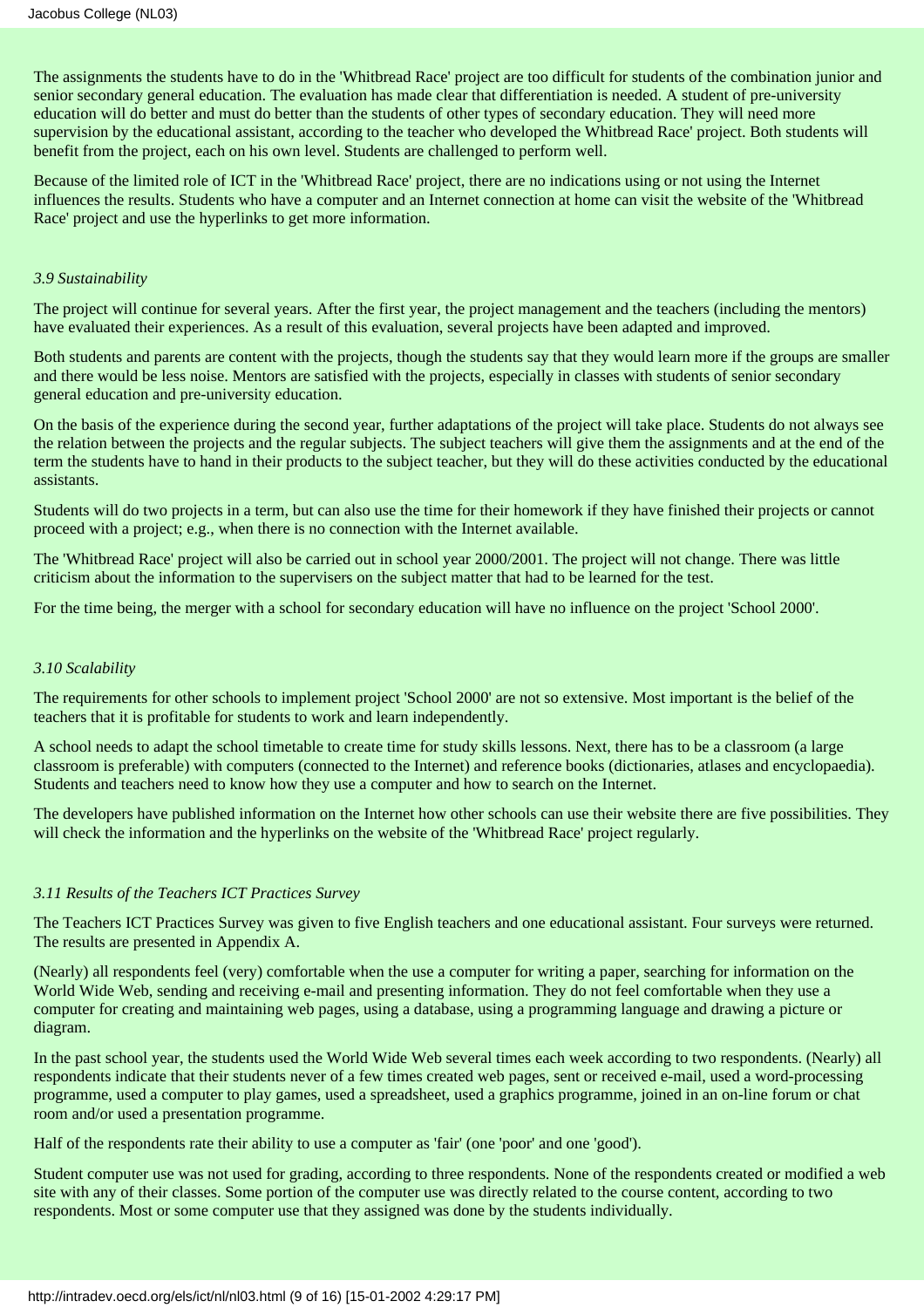When the assign World Wide Web searching, students are allowed to visit designated sites only or give some restrictions.

Two respondents use a computer at home for preparing for teaching several times each week, one several times each month and one a few times.

The respondents did not participate in a virtual course through the Internet or involved their students in collaborative learning over the Internet. They do not use technology to collaborate with other teachers.

All respondents send one to five e-mail messages each day on average.

Two respondents have ever made changes to the computer's hardware, recovered a damaged file or developed a database, three have ever updated an application program and one has ever created a web site.

#### [Back](#page-0-0)

### **4. Main hypotheses**

#### <span id="page-9-0"></span>*4.1 Technology is a strong catalyst for educational innovation and improvement*

Some of the projects within the framework the project 'School 2000' make use of ICT. ICT is not a requirement. In the 'Whitbread Race' project students use the Internet for retrieving information. But most of the information they need, can also be found in written documents, like encyclopaedia, dictionaries, etceteras. The teacher who developed this project does not want to depend too much on the Internet because of the problems the school experiences with Kennisnet. It occurs very frequently that there is no connection via Kennisnet (see section 2.4).

Also because of the unreliable connection to the Internet, students will not be offered two ICT-related projects in a term. There must always be one non-ICT project. A student can switch to this project if the Internet is not available (see section 3.9).

It must be concluded that hypothesis has to be rejected in favour of the rival hypothesis. The problems with Kennisnet block the possibilities of ICT in this innovation.

## *4.2 The diffusion followed the traditional diffusion pattern for innovations*

There are three groups involved: developers (teachers), educational assistants, and others (teachers). Therefore, we do not have the usual diffusion pattern with early and late adapters. The project manager makes use of teachers who are competent enough to develop a project and are enthusiastic to deliver the efforts needed to develop a project (see section 2.2). These teachers can be regarded as the early adopters.

It is not the purpose of the project manager that all teachers will develop projects for their subject area. Then there would be too many projects. Some teachers are better in teaching and instructing, while others are better in developing (see section 3.1). But 'School 200' will affect all members of the staff who teach in the lower grades.

Although the diffusion pattern does not follow a fully traditional pattern, the hypothesis needs not to be rejected. The way it is organised is comparable to the traditional pattern.

#### *4.3 Successful implementation of ICT depends mostly upon staff competence*

It is difficult to establish whether the hypothesis should be rejected or not. Because of the problems with ICT (no reliable connection to the Internet because of Kennisnet) the 'Whitbread Race' project will depend less on ICT.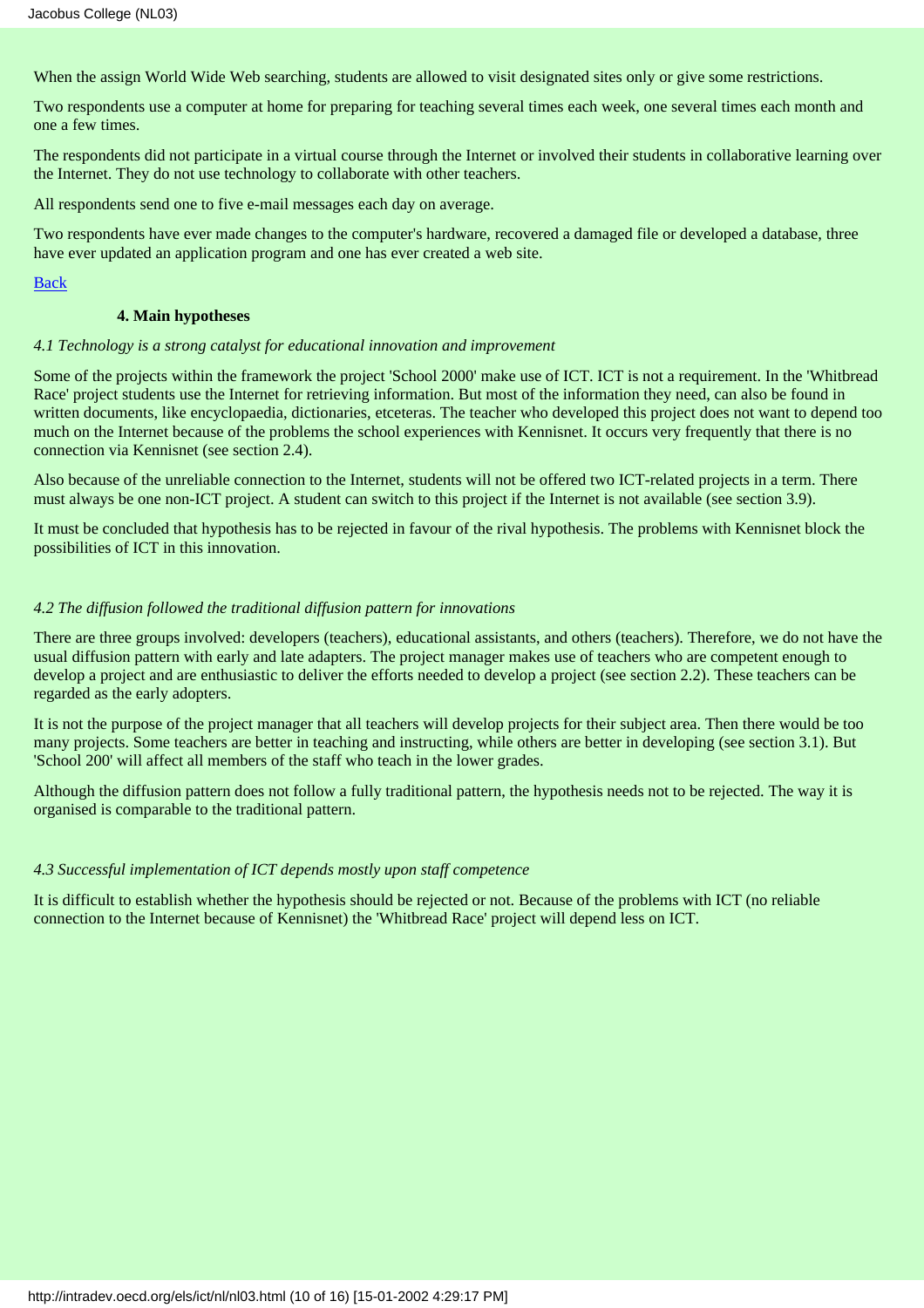

*Photo 4: Internet is one of the sources of information*

The members of the staff have learned the basic ICT-skills, and nearly all have achieved the European Computer Driving Licence. Teachers are competent to use ICT in education (see section 3.2).

The teacher who developed the project is considering several possibilities to use ICT in this project, especially as an alternative for the test at the end of the project. If the teacher can realise these possibilities, i.e., change the assessment of the project by making more use of ICT by the students, and the ICT-infrastructure is stable enough, then we can accept the hypothesis.

# *4.4 Gaps in academic performance between high and low poverty students will not increase*

Several respondents have reported that the projects, also the 'Whitbread Race' project is too difficult for students of junior secondary general education (see section 3.8). Differentiation will be applied by developing two sets of assignments, which differ in structuring and openness.

Gaps in academic performance will not increase when all students have equal access to ICT only if the materials the students use are tuned to their capabilities. Therefore, it can be concluded that this hypothesis needs not to be rejected in favour of the rival hypothesis.

#### *4.5 Successful implementation of ICT will lead to the same or higher academic standards*

There are two important aspects. First, the role of ICT in the 'Whitbread Race' project is limited because of the problems with the ICT-infrastructure and the connection with Kennisnet (access to the Internet). Second, the project and 'School 2000' are still in a developmental stage. This school year, educational assistants made their entry.

There is no evidence available at this moment that the reading and writing skills of the students have improved because of their participation in the 'Whitbread Race' project (see section 3.6). But there is also no evidence for the opposite. Therefore the hypothesis can be accepted.

## <span id="page-10-0"></span>[Back](#page-0-0)

## **5. Projection to the future**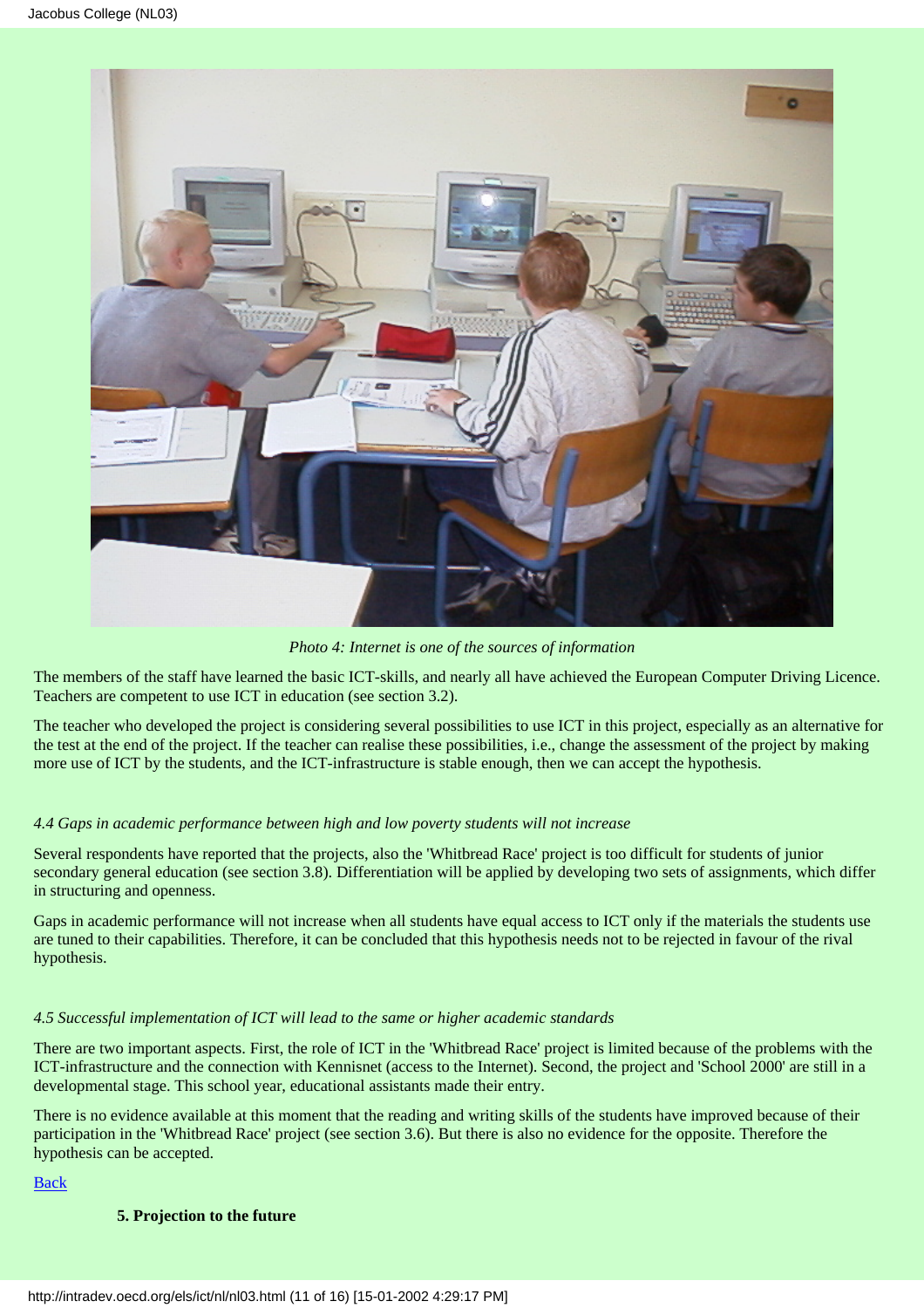# *5.1 Sustainability*

The project 'School 2000' will continue for a number of years. At the end of a school year, an evaluation takes place. This evaluation serves to improve the quality of the projects. In school year 2001/2002, students will be given more freedom, but also more responsibilities. In each term, they will do two projects. They have to plan their activities, but also can choose to do their homework. The projects will be integrated more explicitly in the subject areas. The subject teachers will give the assignments.

The facilities (computers) have improved. The number of computer has increased. But the classroom is too small to work in groups, in combination with a reasonable number of computers. There are plans to improve this situation: a study house for the lower grades with sufficient ICT-facilities.

In 2001 the school will merge with another comprehensive school in Enschede. This is a protestant school. This merger will not influence the implementation of project 'School 2000'. Though the new school will have one mission, each location will keep his identity.

## *5.2 Scalability*

There are no real requirements for other schools to implement this innovation. Most important is the vision of the school and the members of the staff. Changing the roles of the students and the roles of the teachers can be accomplished in several ways. The reasons behind an innovation can be different. All participants should agree with the innovation.

Well designed projects (with or without the use of ICT) and facilities (classroom, ICT-infrastructure, computers) will facilitate the implementation of this innovation.

The 'Whitbread Race' project can applied in several ways. The developers have made suggestions on the website of the project. The project can be adapted to the circumstances in a school. The use of the Internet is only additional, traditional sources of information can be used very well.

[Back](#page-0-0)

# **Appendix A: Tables for Teacher ICT Practices Survey**

*Gender of the respondents*

<span id="page-11-0"></span>

|                |              | Count | Col $%$ |
|----------------|--------------|-------|---------|
|                | female       |       | 25,0%   |
| Gender teacher | male         |       | 25,0%   |
|                | not answered |       | 50,0%   |
| Group Total    |              |       | 100,0%  |

## *How comfortable are you with using a computer to do each of the following?*

|                        | Create and maintain web pages |        | Write a paper |        | Search for information on the<br>World Wide Web |        |  |  |
|------------------------|-------------------------------|--------|---------------|--------|-------------------------------------------------|--------|--|--|
|                        | Count                         | $\%$   | Count         | $\%$   | Count                                           | $\%$   |  |  |
| not at all comfortable | 3                             | 75,0%  | $\theta$      | $,0\%$ | 0                                               | ,0%    |  |  |
| somewhat comfortable   |                               | ,0%    |               | 25,0%  |                                                 | 25,0%  |  |  |
| comfortable            |                               | ,0%    | $\Omega$      | ,0%    |                                                 | 25,0%  |  |  |
| very comfortable       |                               | 25,0%  | 3             | 75,0%  |                                                 | 50,0%  |  |  |
| Total                  |                               | 100,0% | 4             | 100,0% | 4                                               | 100,0% |  |  |

*How comfortable are you with using a computer to do each of the following? (continued)*

| Use a data base |   |        | Send and receive e-mail |       | Programming ( <i>i.e.</i> , use a<br>programming language) |  |
|-----------------|---|--------|-------------------------|-------|------------------------------------------------------------|--|
| `ount           | % | .`ount | $\%$                    | Count | $\%$                                                       |  |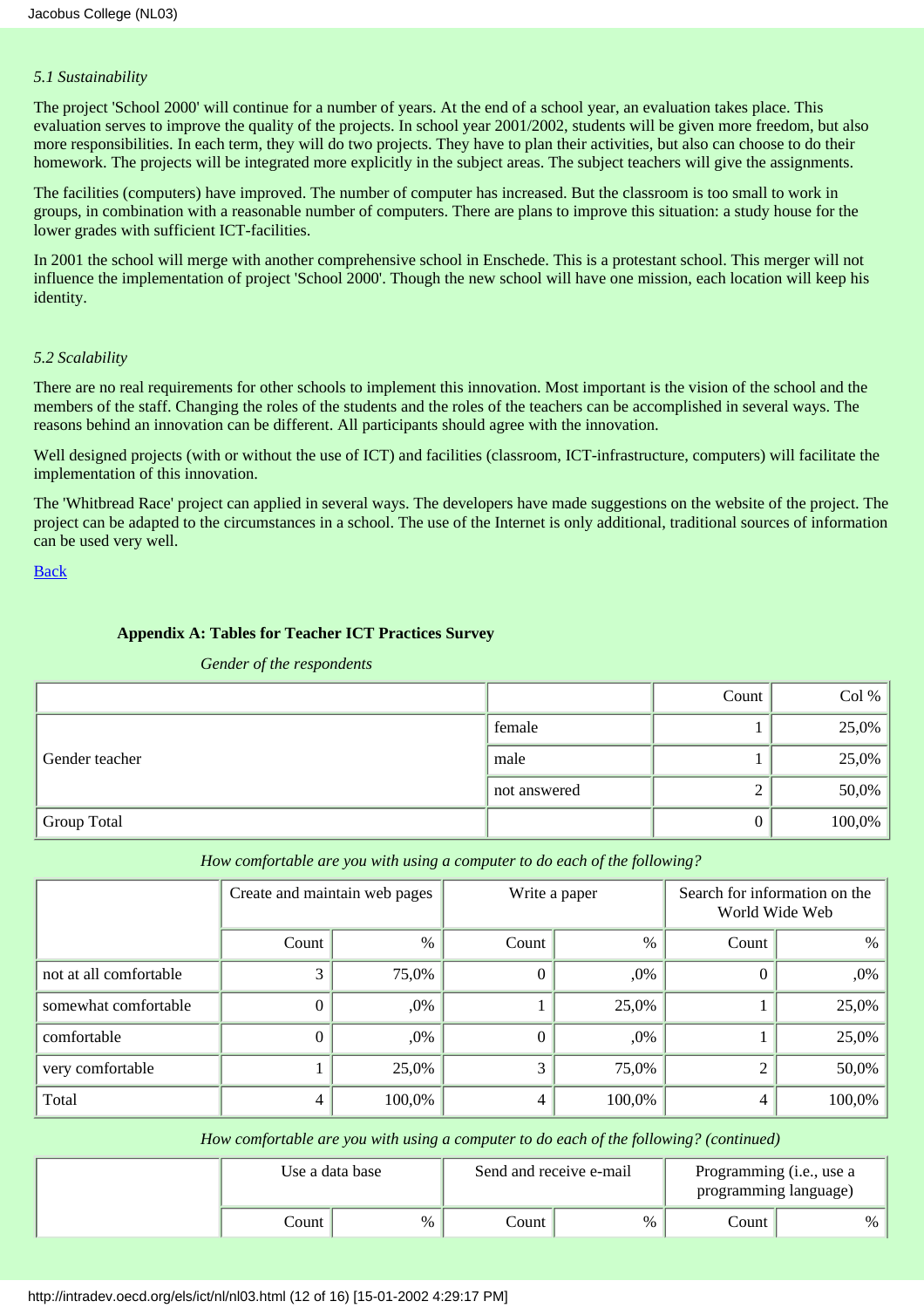| not at all comfortable | 25,0%  | $,0\%$ |   | 75,0%  |
|------------------------|--------|--------|---|--------|
| somewhat comfortable   | 50,0%  | ,0%    |   | 25,0%  |
| comfortable            | ,0%    | ,0%    | U | $,0\%$ |
| very comfortable       | 25,0%  | 100,0% | U | $,0\%$ |
| Total                  | 100,0% | 100,0% | 4 | 100,0% |

*How comfortable are you with using a computer to do each of the following? (continued)*

|                        | Draw a picture or diagram |        | Present information (e.g., use<br>PowerPoint) |        |
|------------------------|---------------------------|--------|-----------------------------------------------|--------|
|                        | Count                     | $\%$   | Count                                         | $\%$   |
| not at all comfortable |                           | 25,0%  |                                               | 25,0%  |
| somewhat comfortable   | 2                         | 50,0%  | 0                                             | ,0%    |
| comfortable            |                           | 25,0%  | 2                                             | 50,0%  |
| very comfortable       | 0                         | $,0\%$ |                                               | 25,0%  |
| Total                  | 4                         | 100,0% | 4                                             | 100,0% |

# *During the past school year, how often did your students on average do the following?*

|                          | Use the World Wide Web |        | Create web pages |        | Send or receive e-mail |        |
|--------------------------|------------------------|--------|------------------|--------|------------------------|--------|
|                          | Count                  | $\%$   | Count            | $\%$   | Count                  | $\%$   |
| never                    |                        | 25,0%  | 4                | 100,0% |                        | 75,0%  |
| a few times              |                        | 25,0%  | $\theta$         | $,0\%$ |                        | ,0%    |
| several times each month |                        | ,0%    | $\theta$         | ,0%    |                        | ,0%    |
| several times each week  |                        | 50,0%  | $\theta$         | $,0\%$ |                        | 25,0%  |
| Total                    |                        | 100,0% | 4                | 100,0% | 4                      | 100,0% |

*During the past school year, how often did your students on average do the following? (continued)*

|                          | Use a word processing program |        | Use a computer to play games |        | Use a spreadsheet |        |
|--------------------------|-------------------------------|--------|------------------------------|--------|-------------------|--------|
|                          | Count                         | %      | Count                        | $\%$   | Count             | $\%$   |
| never                    |                               | ,0%    | 4                            | 100,0% |                   | 75,0%  |
| a few times              |                               | 75,0%  |                              | $,0\%$ |                   | 25,0%  |
| several times each month | U                             | ,0%    | 0                            | $,0\%$ | O                 | ,0%    |
| several times each week  |                               | 25,0%  | 0                            | ,0%    | $\theta$          | ,0%    |
| Total                    | 4                             | 100,0% | 4                            | 100,0% | 4                 | 100,0% |

*During the past school year, how often did your students on average do the following? (continued)*

|       | Use a graphics program |       | Join in an on-line forum or chat<br>room |        | Use a presentation program<br>(e.g., PowerPoint) |          |
|-------|------------------------|-------|------------------------------------------|--------|--------------------------------------------------|----------|
|       | Count                  | $\%$  | Count                                    | $\%$   | Count                                            | $\%$     |
| never |                        | 75,0% | 4                                        | 100,0% |                                                  | $75,0\%$ |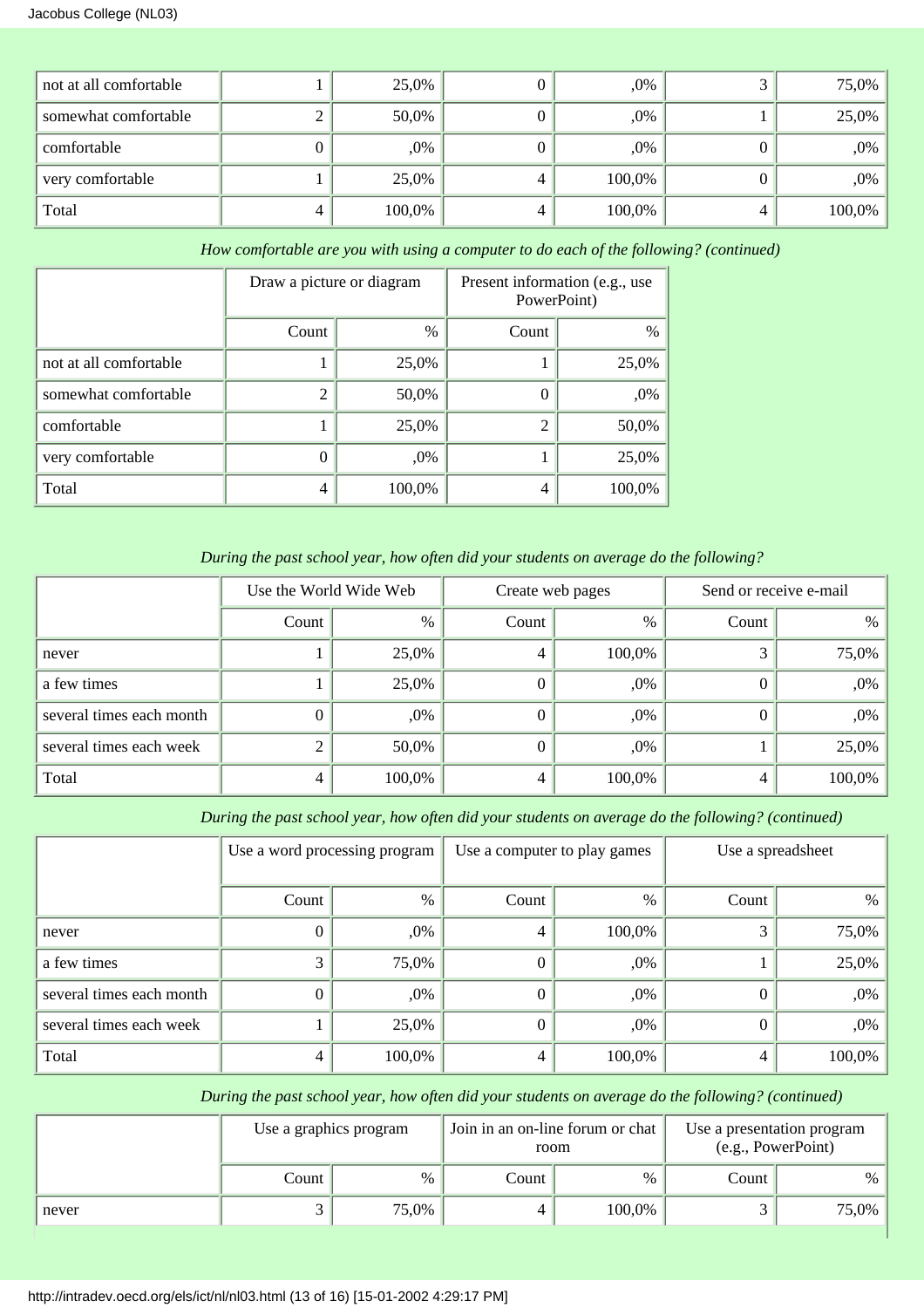| a few times              | 25,0%  | ,0%    | $25,0\%$ |
|--------------------------|--------|--------|----------|
| several times each month | ,0%    | ,0%    | ,0%      |
| several times each week  | ,0%    | ,0%    | ,0%      |
| Total                    | 100,0% | 100,0% | 100,0%   |

# *During the past school year, how often did your students on average do the following? (continued)*

|                          | Use an instructional program<br>(including simulations) |        |       | Other computer uses |
|--------------------------|---------------------------------------------------------|--------|-------|---------------------|
|                          | Count                                                   | $\%$   | Count | %                   |
| never                    |                                                         | 25,0%  | 3     | 100,0%              |
| a few times              | 2                                                       | 50,0%  |       | ,0%                 |
| several times each month | 0                                                       | ,0%    | 0     | ,0%                 |
| several times each week  |                                                         | 25,0%  | 0     | ,0%                 |
| Total                    | 4                                                       | 100,0% | 3     | 100,0%              |

# *Rating the ability to use a computer*

|                                                    |      | Count | Col %     |
|----------------------------------------------------|------|-------|-----------|
|                                                    | poor |       | $25,0\%$  |
| How would you rate your ability to use a computer? | fair |       | $50,0\%$  |
|                                                    | good |       | $25,0\%$  |
| Group Total                                        |      |       | $100,0\%$ |

# *Based on experiences or polices from the last school year*

|       | Was student computer use ever<br>evaluated for grading? |        | Did you create or modify a<br>classes you taught? | Web site with any of your |
|-------|---------------------------------------------------------|--------|---------------------------------------------------|---------------------------|
|       | Count                                                   | $\%$   | Count                                             | $\frac{0}{0}$             |
| no    | 3                                                       | 75,0%  | 4                                                 | 100,0%                    |
| yes   |                                                         | 25,0%  |                                                   | ,0%                       |
| Total | 4                                                       | 100,0% | 4                                                 | 100,0%                    |

# *Based on experiences or polices from the last school year (continued)*

|             | What portion of the computer<br>use in your classes was directly<br>related to the course content? |               | What portion of the computer<br>use that you assigned was done<br>by students individually? |        |  |
|-------------|----------------------------------------------------------------------------------------------------|---------------|---------------------------------------------------------------------------------------------|--------|--|
|             | Count                                                                                              | $\frac{0}{0}$ | Count                                                                                       | $\%$   |  |
| very little |                                                                                                    | ,0%           | $\theta$                                                                                    | $,0\%$ |  |
| some        | $\overline{2}$                                                                                     | 50,0%         |                                                                                             | 25,0%  |  |
| most        | 1                                                                                                  | 25,0%         | 3                                                                                           | 75,0%  |  |
| all         |                                                                                                    | 25,0%         | $\theta$                                                                                    | $,0\%$ |  |
| Total       | 4                                                                                                  | 100,0%        | 4                                                                                           | 100,0% |  |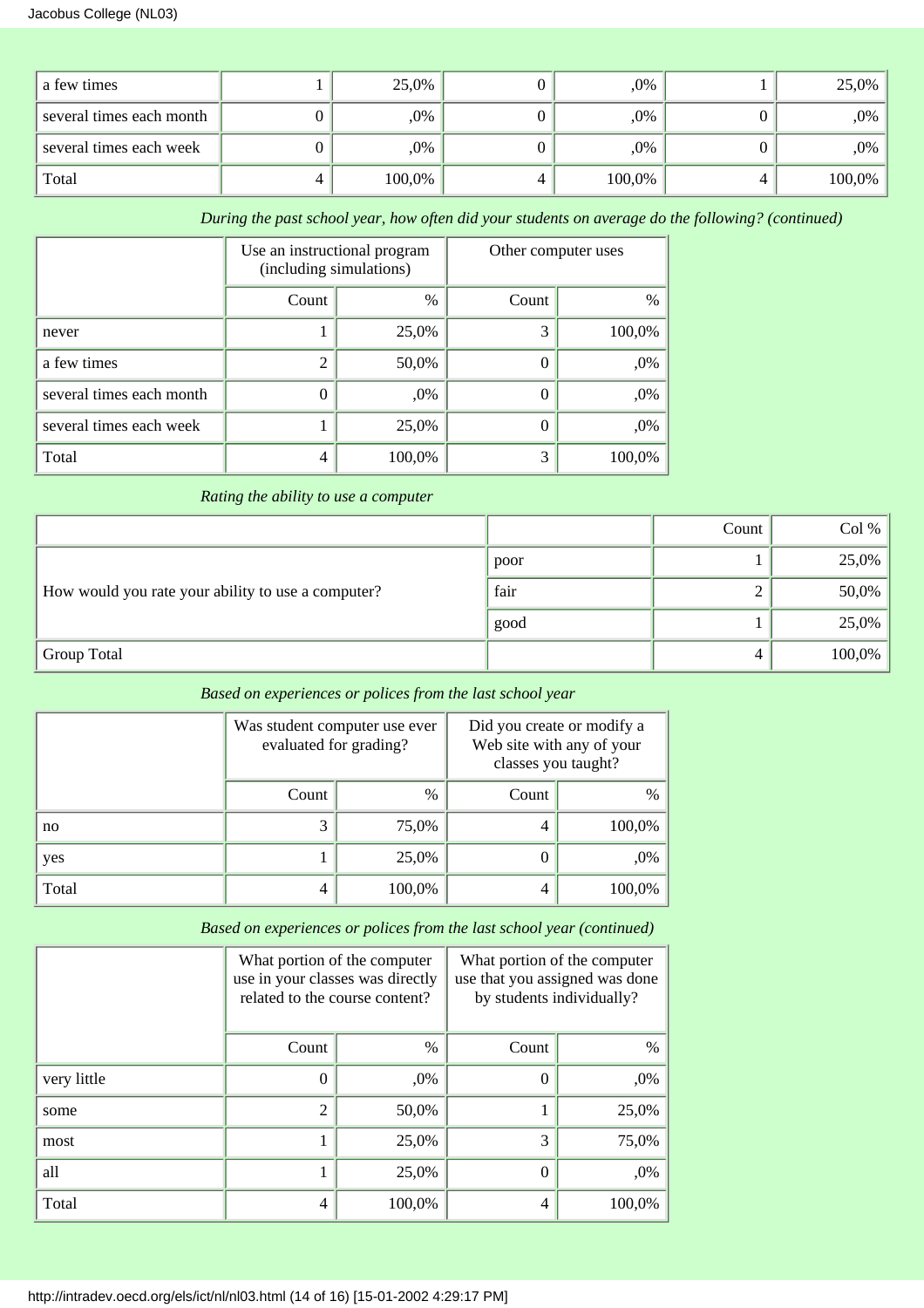|                       | If you assigned World Wide<br>Web searching, how much<br>freedom did you allow? |        |  |  |  |
|-----------------------|---------------------------------------------------------------------------------|--------|--|--|--|
|                       | Count<br>$\%$                                                                   |        |  |  |  |
| designated sites only | 2                                                                               | 50,0%  |  |  |  |
| some restrictions     | 2                                                                               | 50,0%  |  |  |  |
| no restrictions       |                                                                                 | $.0\%$ |  |  |  |
| Total                 | 4                                                                               | 100,0% |  |  |  |

*Based on experiences or polices from the last school year (continued)*

# *Based on experiences or polices from the last school year (continued)*

|                          | How often did you use a<br>computer at home for preparing<br>for teaching? |        |  |  |
|--------------------------|----------------------------------------------------------------------------|--------|--|--|
|                          | Count<br>$\%$                                                              |        |  |  |
| never                    | 0                                                                          | ,0%    |  |  |
| a few times              |                                                                            | 25,0%  |  |  |
| several times each month |                                                                            | 25,0%  |  |  |
| several times each week  | 2                                                                          | 50,0%  |  |  |
| Total                    | 4                                                                          | 100,0% |  |  |

# *Based on experiences or polices from the last school year (continued)*

|       | Did you participate as a student<br>or instructor in a virtual course<br>through the Internet? |        | Did you involve your students<br>in collaborative learning over<br>the Internet? |        |
|-------|------------------------------------------------------------------------------------------------|--------|----------------------------------------------------------------------------------|--------|
|       | Count                                                                                          | $\%$   | Count                                                                            | $\%$   |
| no    | 4                                                                                              | 100,0% |                                                                                  | 100,0% |
| yes   | 0                                                                                              | ,0%    |                                                                                  | ,0%    |
| Total | 4                                                                                              | 100,0% | 4                                                                                | 100,0% |

# *Using technology to collaborate*

|                                                              |              | Count | Col %  |
|--------------------------------------------------------------|--------------|-------|--------|
|                                                              | $\mathbf{n}$ |       | 100,0% |
| Are you using technology to collaborate with other teachers? | yes          |       | ,0%    |
| Group Total                                                  |              |       | 100,0% |

# *Sending e-mails each day on average*

|                                                        |         | Count | Col %  |
|--------------------------------------------------------|---------|-------|--------|
|                                                        | none    |       | ,0%    |
| How many e-mail messages total do you send each day on | $1 - 5$ |       | 100,0% |